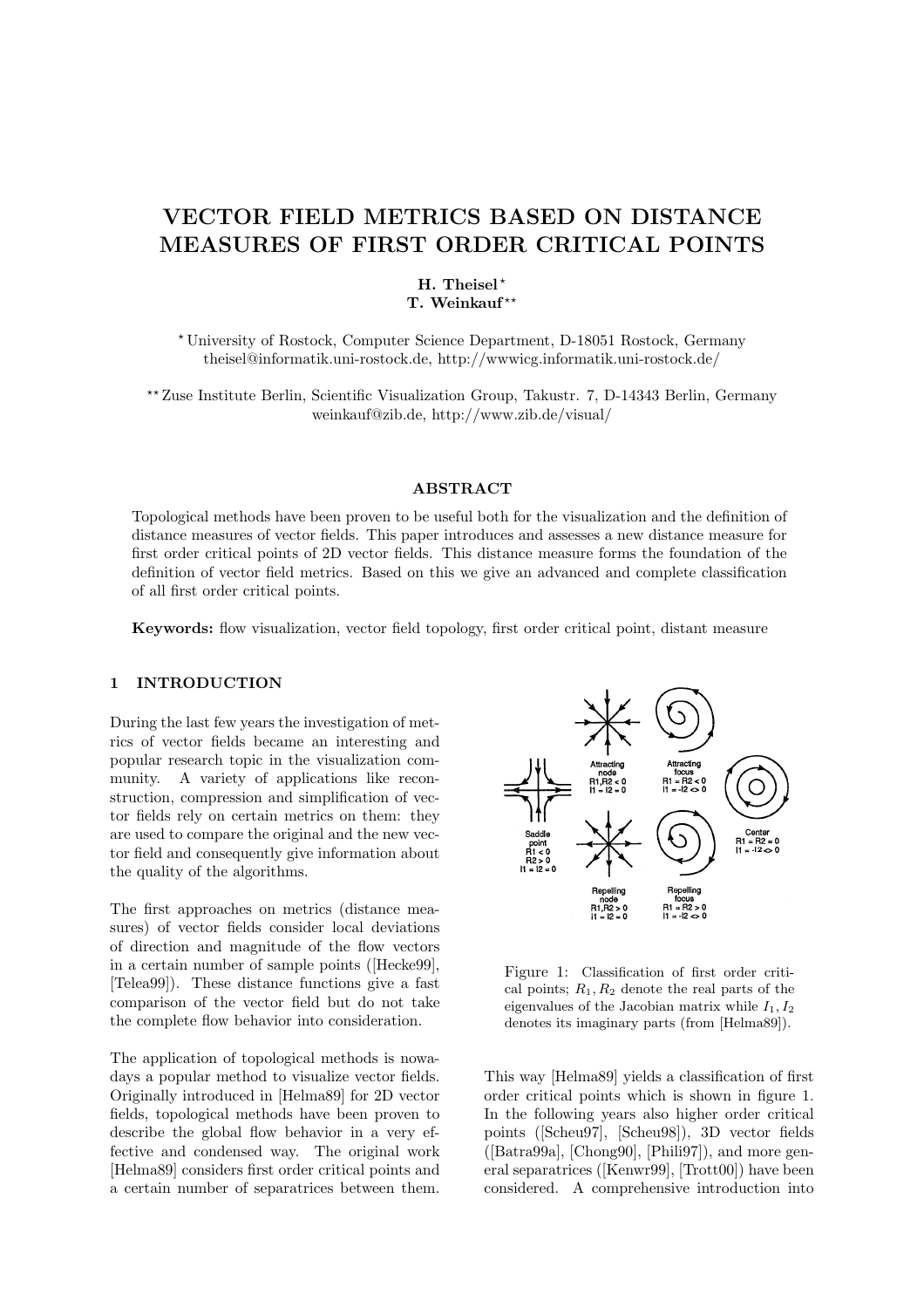the topology of 2D vector fields can be found in [Firby82].

Since the topology of vector fields describes the flow behavior in an efficient way, it is an obvious approach to incorporate it into the definition of vector field metrics: vector fields with a similar flow behavior should have a rather small distance to each other. A first approach to find a distance function which is based on the topology of vector fields is introduced in [Lavin98]. There the critical points of the vector fields to be compared are detected and matched: for each critical point in the first vector field a corresponding critical point in the second vector field has to be found, and vice versa. Then the distances between all corresponding critical points are compared: their summation gives the distance of the two vector fields. This way the computation of the distance of two vector fields is reduced to the computation of the distance of critical points. [Batra99b] gives an extension of [Lavin98] by considering not only the critical points but also their connectivity. The problem of finding suitable distance measures between critical points is highly correlated to the problem of finding a suitable classification of all kinds of critical points.

It is the purpose of this paper to assess the quality of the distance measures for first order critical points in [Batra99b] and [Lavin98] and to introduce a new advanced metrics of first order critical points. Based on this metrics we obtain a complete classification scheme of first order critical points. This paper is organized in the following way: section 2 introduces the necessary common concepts of vector fields and critical points. Section 3 surveys the metrics of first order critical points in [Lavin98] which is based on an  $(\alpha, \beta)$ phase plane. The foundation of the new distance measure to be introduced are smooth vector field transformations which are introduced in section 4. The new distance measure which is based on a  $(\gamma, r)$  phase plane is introduced in section 5.

## 2 VECTOR FIELDS AND CRITICAL POINTS

Given a vector field

$$
\mathbf{v}: E_2 \rightarrow \mathbb{R}^2
$$
  

$$
(x, y) \rightarrow \begin{pmatrix} u(x, y) \\ v(x, y) \end{pmatrix}
$$
 (1)

where  $E_2$  is a closed and compact subset of  $\mathbb{E}^2$ , we assume **v** to be continuous and differentiable. The Jacobian matrix field

$$
\mathbf{J}_{\mathbf{v}}(x,y) = \begin{pmatrix} u_x(x,y) & u_y(x,y) \\ v_x(x,y) & v_y(x,y) \end{pmatrix}.
$$
 (2)

covers all first order derivatives of v. The determinant of  $J_v$  is called *Jacobian* of v. A point  $x_0 \in$  $E_2$  is called a *critical point* iff  $\mathbf{v}(\mathbf{x}_0) = (0,0)^T = \mathbf{0}$ and  $\mathbf{v}(\mathbf{x}) \neq \mathbf{0}$  for any  $\mathbf{x} \neq \mathbf{x}_0$  in a certain neighborhood of  $x_0$ . A critical point  $x_0$  in the vector field  $\bf{v}$  is called a *first order critical point* iff the Jacobian does not vanish in  $x_0$ ; otherwise the critical point is called higher order critical point. The divergence of the vector field is given by

$$
\operatorname{div}(\mathbf{v}(x,y)) = u_x(x,y) + v_y(x,y). \tag{3}
$$

Since this paper considers only first order critical points, we can apply a first order Taylor expansion of the vector field around the critical point. Without loss of generality we can also assume that critical point  $\mathbf{x}_0$  lies at  $\mathbf{0} = (0, 0)$ . This yields the following simplified description of the vector field:

$$
\mathbf{v}(x,y) = \begin{pmatrix} u_x & u_y \\ v_x & v_y \end{pmatrix} \cdot \begin{pmatrix} x \\ y \end{pmatrix}.
$$
 (4)

This linear vector field has one critical point at **0** and a constant Jacobian matrix  $\begin{pmatrix} u_x & u_y \\ u_y & u_z \end{pmatrix}$  $v_x$   $v_y$  $\setminus$ . For the rest of the paper we only have to consider the critical point of vector fields described by (4).

## 3 THE  $(\alpha, \beta)$  PHASE PLANE

The conceptional idea of how to compute the distance of two first order critical points in [Lavin98] is to compute the amount of work which must be performed to transform one critical point into the other. Based on the Jacobian matrix  $\mathbf{J}_{\mathbf{v}}$ , the critical point 0 of the vector field (4) is mapped into an  $(\alpha, \beta)$  phase plane by

$$
p = \text{div}(\mathbf{v}) , q = \text{det}(\mathbf{J}_{\mathbf{v}})
$$

$$
\hat{\alpha} = p , \quad \hat{\beta} = \text{sign}(p^2 - 4q) \cdot \sqrt{|| (p^2 - 4q ||})
$$

$$
\alpha = \frac{\hat{\alpha}}{\sqrt{\hat{\alpha}^2 + \hat{\beta}^2}}, \quad \beta = \frac{\hat{\beta}}{\sqrt{\hat{\alpha}^2 + \hat{\beta}^2}}. \tag{5}
$$

This way the first order critical point 0 is mapped onto the unit circle in the  $(\alpha, \beta)$  plane. Figure 2 shows the relation between the classification of first order critical points in [Helma89] (shown in figure 1) and the location in the  $(\alpha, \beta)$  phase plane. Note that the additionally introduced classes of critical points, attracting star and repelling star, correspond to the conditions

attracting star:  $R_1 = R_2 < 0$ ,  $I_1 = I_2 = 0$ repelling star :  $R_1 = R_2 > 0$ ,  $I_1 = I_2 = 0$ 

in [Helma89] where  $R_1, R_2$  denote the real parts of the eigenvalues of the Jacobian matrix while  $I_1, I_2$  denotes its imaginary parts. Now the distance of two first order critical points is simply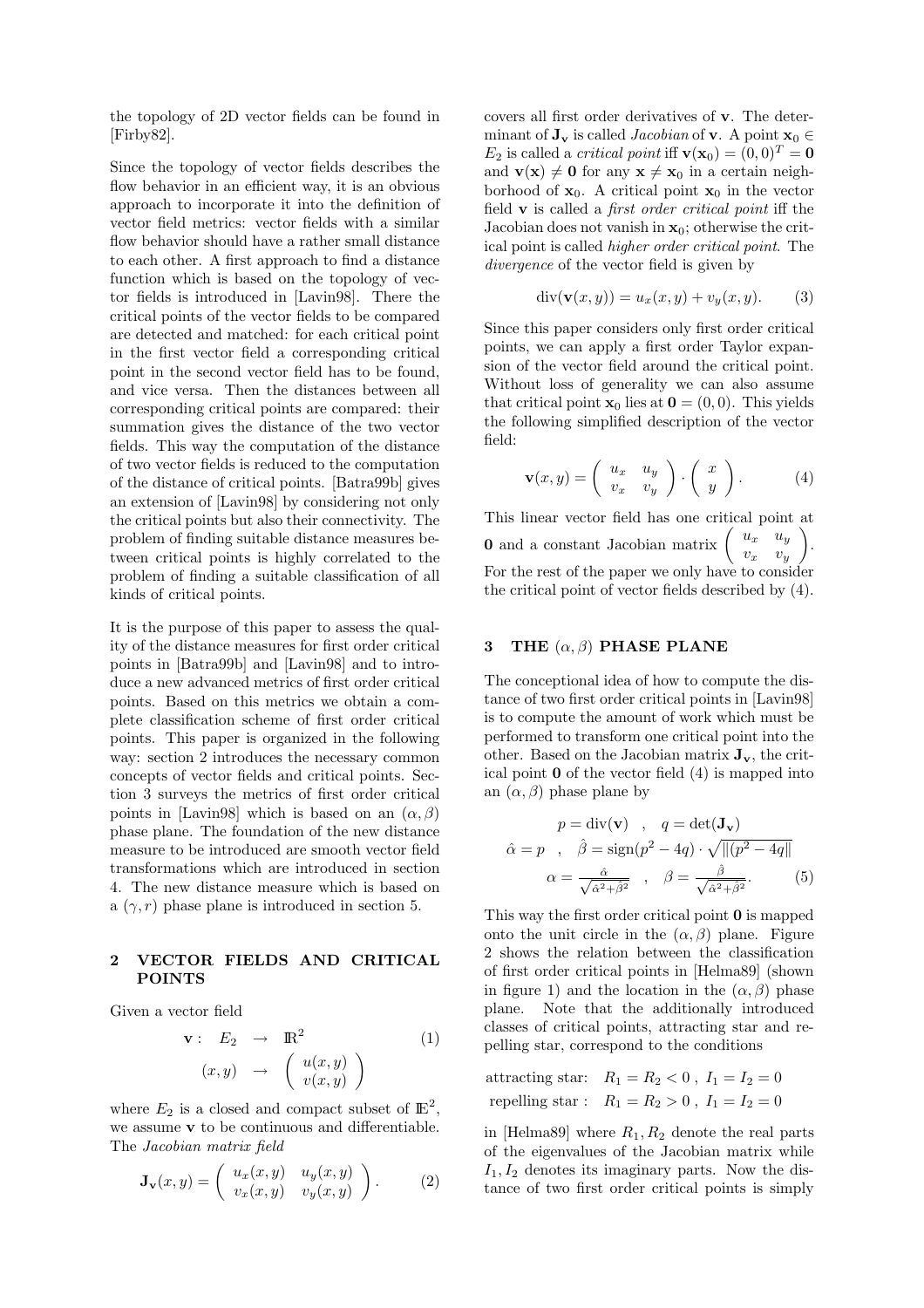

Figure 2: Classification of first order critical points in  $(\alpha, \beta)$  phase plane (following [Lavin98]): RS (repelling star), RN (repelling node), D (degenerate - not a first order critical point), S (saddle), AN (attracting node), AS (attracting star), AF (attracting focus), C (center), RF (repelling star).

the Euclidian distance of their locations in the  $(\alpha, \beta)$  plane. This distance is called EMD (earth) mover's distance) in [Lavin98]. There its usefulness has been shown by a number of examples. However, the  $(\alpha, \beta)$  phase plane also has properties which do not correspond to intuition:

- Inconsistent treatment of inverted vector fields. Given a first order critical point  $x_0$  in a vector field v, a certain amount of work is necessary to convert this critical point into the critical point of the vector field  $-\mathbf{v}$ . Figure 3 1 shows an example of inverting a center and a repelling star. The inverse of the center is a center as well and has therefore the same  $(\alpha, \beta)$  coordinates of  $(0, -1)$ . The inversion of the repelling star (coordinates  $(1, 0)$  in  $(\alpha, \beta)$  space) is an attracting star with the  $(\alpha, \beta)$  coordinates of  $(-1, 0)$ .
- Collapsing of critical points with different flow behavior (but similar topology concerning [Helma89]) into the same location in  $(\alpha, \beta)$  space. To illustrate this, figure 4 shows the critical point  $(0, 0)$  of the linear vector field

$$
\mathbf{v}(x,y) = \begin{pmatrix} \cos \gamma & -\sin \gamma \\ \sin \gamma & \cos \gamma \end{pmatrix}
$$

$$
\cdot \begin{pmatrix} x \\ -\frac{1-2\sqrt{r(1-r)}}{1-2r}y \end{pmatrix}
$$

for 18 different choices of  $\gamma$  and r. In par-



Figure 3: Inverted vector fields in  $(\alpha, \beta)$  plane; a) center with  $(\alpha, \beta)$  coordinates  $(0, -1)$ ; b) inverse vector field of a) has the same  $(\alpha, \beta)$  coordinates; c) repelling star with  $(\alpha, \beta)$  coordinates  $(1, 0)$ ; d) inverse vector field of c) has the  $(\alpha, \beta)$  coordinates  $(-1, 0)$ .



Figure 4: Different critical points with the same  $(\alpha, \beta)$  coordinates; a-f:  $(\alpha, \beta)$  coordinates  $(0, -1)$ ; g-l:  $(\alpha, \beta)$  coordinates  $(1, 0)$ ; mr:  $(\alpha, \beta)$  coordinates  $(\frac{\sqrt{2}}{2}, -\frac{\sqrt{2}}{2})$ .

ticular,  $\gamma$  and r have been chosen as

| e) : $\gamma = \frac{\pi}{2}$ , $r = 0.6$ ;                                                                    | a) : $\gamma = \frac{\pi}{2}, r = 1;$ b) : $\gamma = -\frac{\pi}{2}, r = 1;$<br>c): $\gamma = \frac{\pi}{2}$ , $r = 0.8$ ; d): $\gamma = -\frac{\pi}{2}$ , $r = 0.8$ ;<br>f): $\gamma = -\frac{\pi}{2}$ , $r = 0.6$ ; |
|----------------------------------------------------------------------------------------------------------------|-----------------------------------------------------------------------------------------------------------------------------------------------------------------------------------------------------------------------|
| $g): \gamma = 0;$<br>i) : $\gamma = \frac{\pi}{8}$ ;<br>k) : $\gamma = \frac{\pi}{4}$ ;                        | h) : $\gamma = -\frac{\pi}{8}$ ;<br>j) : $\gamma = -\frac{\pi}{4}$ ;<br>1): $\gamma = -\frac{3\pi}{8}$ ;                                                                                                              |
| $\mathrm{m}): \gamma = \frac{\pi}{4};$<br>o) : $\gamma = \frac{\pi}{3}$ ;<br>q) : $\gamma = \frac{5\pi}{12}$ ; | $n): \gamma = -\frac{\pi}{4};$<br>$p): \gamma = -\frac{\pi}{3};$<br>r) : $\gamma = -\frac{5\pi}{12}$ ;                                                                                                                |
| g)-l) : $r = \frac{1}{1 + \sin^2 \gamma}$ ;                                                                    | m)-r) : $r = \frac{1}{2\sin^2 \gamma}$ .                                                                                                                                                                              |

This way the critical points in figures 4a-f have  $(\alpha, \beta)$  coordinates of  $(0, -1)$ ; the critical points in figures 4g-l have  $(\alpha, \beta)$  coordinates of  $(1, 0)$ ; and the critical points in figures 4m-r have  $(\alpha, \beta)$  coordinates of  $(\frac{\sqrt{2}}{2}, -\frac{\sqrt{2}}{2})$ . This contradicts the observation that for instance the figures 4j and 4p are visually more similar than the figures 4m and 4p.

The disadvantages of the  $(\alpha, \beta)$  phase plane mentioned above are mainly the motivation for introducing a new distance measure based on a new  $(\gamma, r)$  phase plane. This new distance measure will be based on the concept of smooth vector field transformations which will be introduced in the following section.

<sup>&</sup>lt;sup>1</sup>The visualization technique used for this (and the following) illustrations is called  $Integrate \& Draw$  and is described in [Risqu98]. For here it is sufficient to mention that the behavior of the stream lines can be detected quite well in this visualization.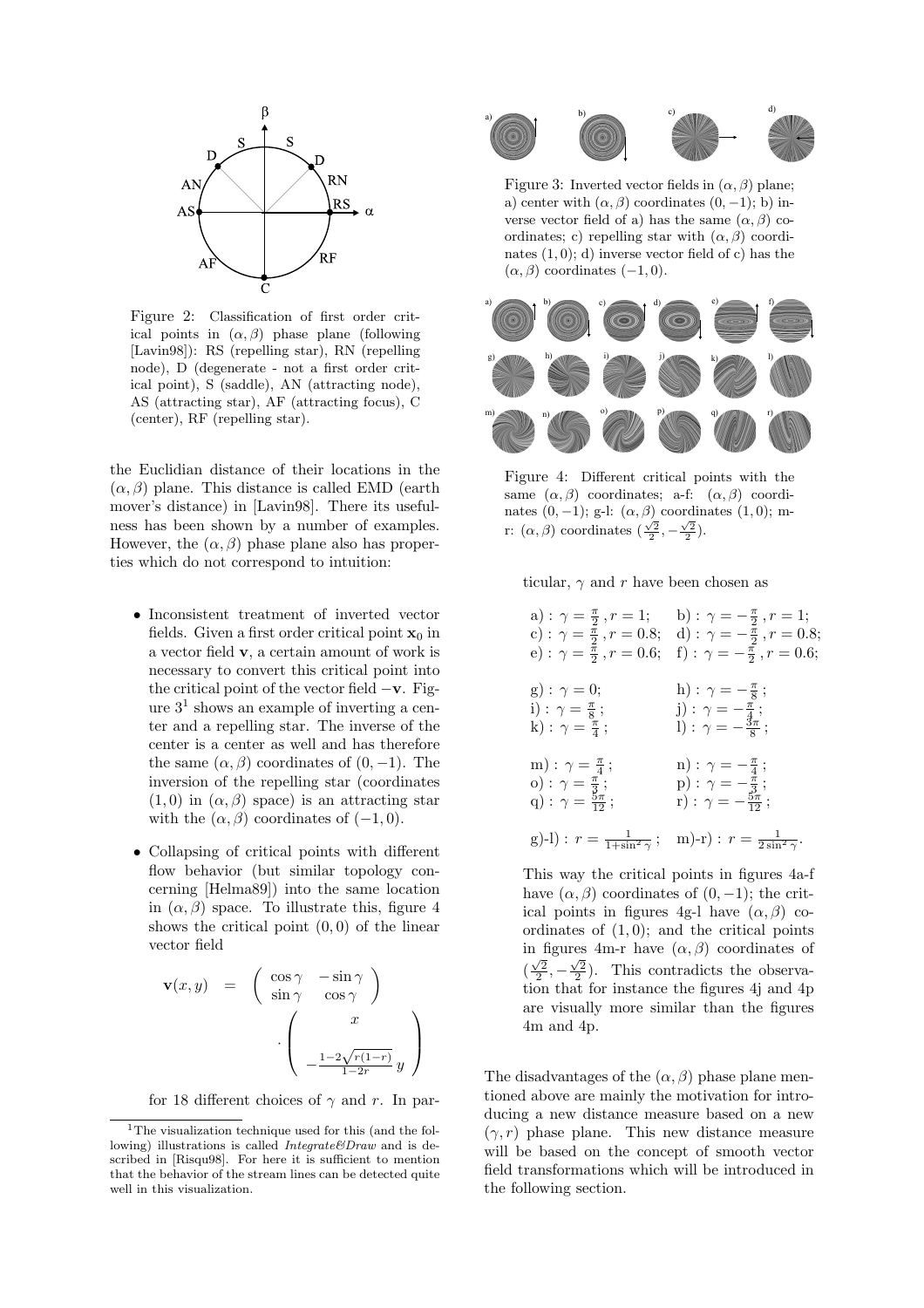## 4 SMOOTH VECTOR FIELD TRANS-FORMATIONS

The new distance measure to be introduced follows the approach of [Lavin98] that the distance of two critical points is the amount of work which is necessary to transform one into the other. The theoretical foundation of this are smooth transformations of vector fields which yield a parameterized set of new vector fields from an original one. In this section we introduce 4 basic transformations which turn out to form the space of all possible first order critical points.

#### 4.1 Scaled vector fields

Given a vector field  $\bf{v}$  by (4), we can define a new vector field  $\lambda v$  by choosing a certain  $\lambda > 0$ . Obviously this transformation does not influence the flow behavior and should therefore not have any influence on the distance measure. However, scaling a vector field changes the Jacobian and the divergence:

$$
\det(\mathbf{J}_{\lambda \mathbf{v}}) = \lambda^2 \det(\mathbf{J}_{\mathbf{v}})
$$
  
 
$$
\mathrm{div}(\lambda \mathbf{v}) = \lambda \mathrm{div}(\mathbf{v}).
$$

This gives reason to introduce the concepts of normalized Jacobian  $d_{norm}$  and normalized diver*gence* div<sub>norm</sub> by

$$
d_{norm}(\mathbf{v}) = 2 \frac{\det(\mathbf{J_v})}{u_x^2 + v_x^2 + u_y^2 + v_y^2}
$$
 (6)

$$
\text{div}_{norm}(\mathbf{v}) = \frac{\text{div}(\mathbf{v})}{\sqrt{2(u_x^2 + v_x^2 + u_y^2 + v_y^2)}}. (7)
$$

The values  $d_{norm}$  and  $div_{norm}$  can be interpreted as scaling independent versions of Jacobian and divergence. For any first order critical point,  $d_{norm}$  and  $div_{norm}$  range between -1 and 1.

#### 4.2 Domain rotated vector fields

Given a vector field  $\bf{v}$  by (4) with the critical point  $x_0 = 0$ , the domain rotated vector field  $\mathbf{v}^{\langle \delta, \mathbf{0} \rangle}$  which is obtained by a counterclockwise domain rotation around  $\mathbf{x}_0 = \mathbf{0}$  by the angle  $\delta$  can be written as

$$
\mathbf{v}^{\langle \delta, \mathbf{0} \rangle} = \begin{pmatrix} \cos \delta & -\sin \delta \\ \sin \delta & \cos \delta \end{pmatrix} . \tag{8}
$$

$$
\mathbf{v} \begin{pmatrix} (x, y) \cdot \begin{pmatrix} \cos \delta & -\sin \delta \\ \sin \delta & \cos \delta \end{pmatrix} \end{pmatrix} .
$$

Figure 5 shows an example of domain rotated vector fields. As we can see there, the behavior of the flow is not influenced by a domain rotation.



Figure 5: Domain rotated vector fields around a critical point  $\mathbf{x}_0$ ; a)  $\mathbf{v} = \mathbf{v}^{\langle 0, \mathbf{x}_0 \rangle}$ ; b)  $\mathbf{v}^{\langle \frac{\pi}{8}, \mathbf{x}_0 \rangle}$ ; c)  $\mathbf{v}^{\langle \frac{\pi}{4}, \mathbf{x}_0 \rangle}; d$   $\mathbf{v}^{\langle \frac{3\pi}{8}, \mathbf{x}_0 \rangle}; e$   $\mathbf{v}^{\langle \frac{\pi}{2}, \mathbf{x}_0 \rangle}.$ 



Figure 6: Rotated vector fields; if the solid arrows denote the vector field v, the dashed arrows denote the vector field  $\mathbf{v}^{[\frac{\pi}{4}]}$  (from  $[Theis95]$ .

Thus, for introducing distance measure of critical points we should distinguish only between first order critical points which cannot be transformed into each other by scaling and domain rotation. To do so, we introduce the following definitions.

Given are two vector fields v and w in the form of  $(4)$ . **v** and **w** are *domain rotation equivalent* (written **v**  $\sim_{dre}$  **w**) iff they can be transformed to each other by scaling and domain rotation:

$$
\mathbf{v} \sim_{dre} \mathbf{w} \iff \exists \delta \in [0, 2\pi] \exists \lambda > 0 : \mathbf{v} = \lambda \mathbf{w}^{\langle \delta, \mathbf{0} \rangle}. (9)
$$

The normalized Jacobian and the normalized divergence are constant for domain rotation equivalent vector fields, i.e. we get

$$
\mathbf{v} \sim_{dre} \mathbf{w} \implies d_{norm}(\mathbf{v}) = d_{norm}(\mathbf{w}) \qquad (10)
$$
  

$$
\mathbf{v} \sim_{dre} \mathbf{w} \implies \text{div}_{norm}(\mathbf{v}) = \text{div}_{norm}(\mathbf{w}). \tag{11}
$$

#### 4.3 Rotated vector fields

The concept of rotated vector fields was introduced in [Theis95]. Given a vector field v, a new vector field  $\mathbf{v}^{[\gamma]}$  can be obtained in the following way: for every point  $(x, y)$  in the domain, the direction of  $\mathbf{v}(x, y)$  is rotated counterclockwise by the angle  $\gamma$  while the magnitude remains unchanged. Figure 6 gives an illustration of  $\mathbf{v}^{[\frac{\pi}{4}]}$ . The rotated vector field  $\mathbf{v}^{[\gamma]}$  can be computed from v by

$$
\mathbf{v}^{[\gamma]}(x,y) = \begin{pmatrix} \cos \gamma & -\sin \gamma \\ \sin \gamma & \cos \gamma \end{pmatrix} \cdot \mathbf{v}(x,y). \quad (12)
$$

A special rotated vector field is the perpendicular vector field  $\mathbf{v}^{\perp}$  of **v** which is defined as

$$
\mathbf{v}^{\perp} = \mathbf{v}^{[\frac{\pi}{2}]} = \begin{pmatrix} -v(x,y) \\ u(x,y) \end{pmatrix}.
$$
 (13)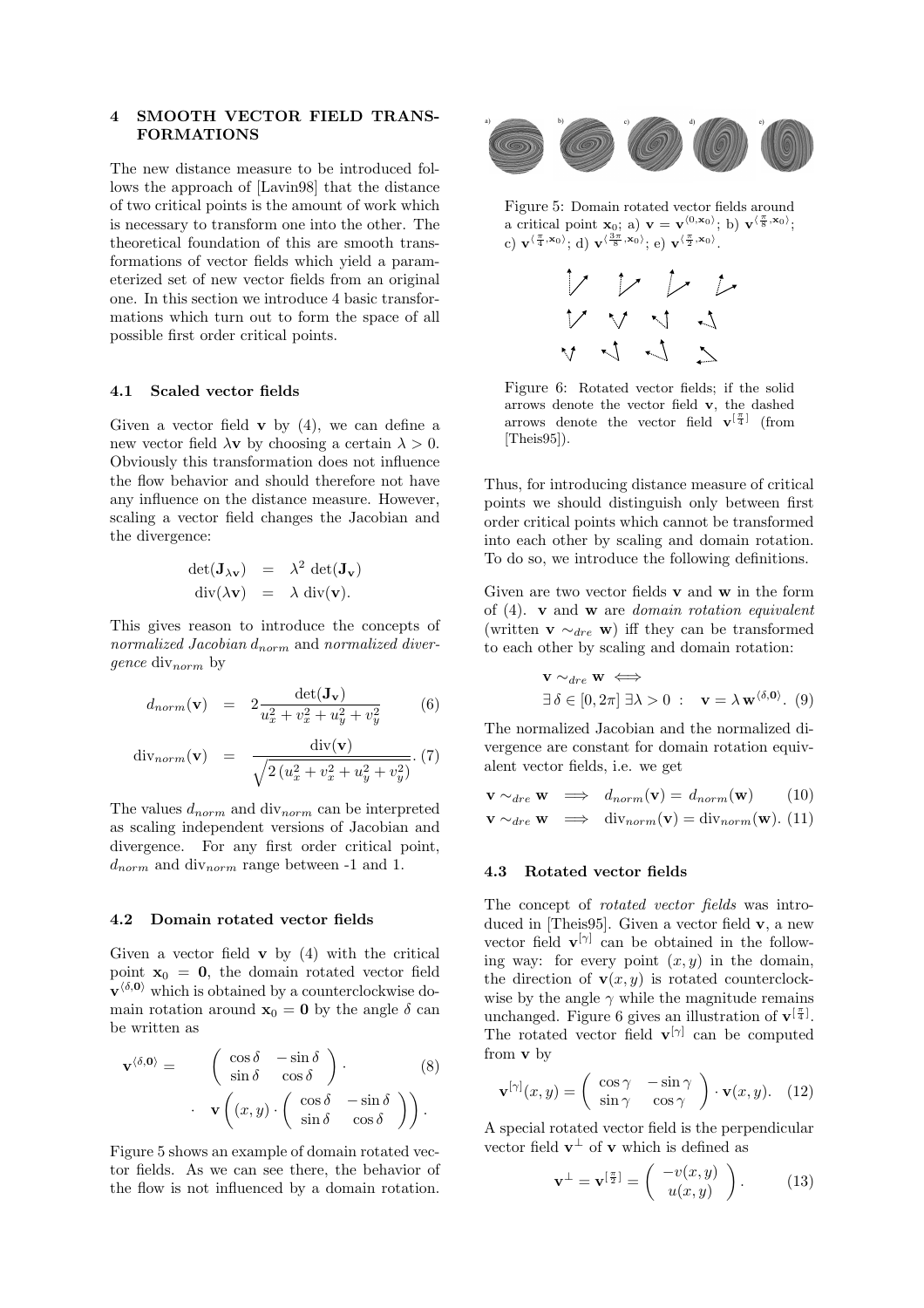

Figure 7: Rotated vector fields; a)  $\mathbf{v}^{[0]}$ ; b)  $\mathbf{v}^{[\frac{\pi}{8}]};$  c)  $\mathbf{v}^{[\frac{\pi}{4}]};$  d)  $\mathbf{v}^{[\frac{3\pi}{8}]};$  e)  $\mathbf{v}^{[\frac{\pi}{2}]}$ .



Figure 8: Domain scaling in y-direction; a)  $\mathbf{v}(x, y) = (-y, x)^T$ ; b)  $\mathbf{v}(x, 0.5 y)$ ; c)  $\mathbf{v}(x, 0.2 y);$  d)  $\mathbf{v}(x, -0.5 y);$  e)  $\mathbf{v}(x, -y)$ .

Contrary to domain rotation, the rotation of a vector field changes the flow behavior around the critical point. Figure 7 shows the effect of vector field rotation for different angles  $\gamma$ .

## 4.4 Domain scaling in y-direction

From a given vector field  $\mathbf{v}(x, y)$  by (4) we can obtain a new vector field  $\mathbf{v}(x, \lambda y)$  by choosing a certain  $\lambda \neq 0$ . Obviously domain scaling in ydirection changes the flow behavior around the critical point. Note that in particular we allow  $\lambda$  to be negative. Figure 8 shows the effect of domain scaling in y-direction for different  $\lambda$ .

## 5 THE  $(\gamma, r)$  PHASE PLANE

In this section we introduce a new metrics of first order critical points which is based on the smooth vector field transformations introduced above. The phase plane we use here to classify first order critical points is the area inside the unit circle where  $(\gamma, r)$  are the polar coordinates  $(\gamma \in [0, 2\pi], r \in [0, 1])$ . To characterize this  $(\gamma, r)$ phase plane, we define a reference critical point for each point of it. This is the critical point  $(0, 0)$  of the following vector field:

$$
\mathbf{v}_{\gamma,r}(x,y) = \qquad (14)
$$

$$
\begin{pmatrix} \cos \gamma & -\sin \gamma \\ \sin \gamma & \cos \gamma \end{pmatrix} \cdot \begin{pmatrix} x \\ -\frac{1-2\sqrt{r(1-r)}}{1-2r}y \end{pmatrix}.
$$

 ${\bf v}_{\gamma,r}$  defines a vector field with a first order critical point in  $(0, 0)$  for each point  $(\gamma, r)$  of the phase plane  $(\gamma \in [0, 2\pi], r \in [0, 1])$ . Figure 9 gives an illustration of the reference critical points in the  $(\gamma, r)$  phase plane.

The system of reference critical points in the  $(\gamma, r)$  phase plane has the following properties:

• Critical points which lie on a circle  $r =$ const in the  $(\gamma, r)$  plane can be transformed into each other by rotation:

$$
\mathbf{v}_{\gamma+\alpha,r} = \mathbf{v}_{\gamma,r}^{[\alpha]}.\tag{15}
$$

This follows directly from (14) and the definition (12) of rotated vector fields.

• Critical points which lie on a ray through the origin  $r = 0$  in the  $(\gamma, r)$  plane can be transformed into each other by domain scaling in  $y$ -direction:

$$
\mathbf{v}_{\gamma, r_2}(x, y) = \mathbf{v}_{\gamma, r_1}(x, \lambda y) \tag{16}
$$

with

 $\frac{1}{2}$ 

$$
\lambda = \frac{(1 - 2r_2) \left(1 - 2\sqrt{r_1 (1 - r_1)}\right)}{(1 - 2r_1) \left(1 - 2\sqrt{r_2 (1 - r_2)}\right)}.
$$
 (17)

This is a straightforward deduction from (14).

• The critical point in the center  $r = 0$  of the  $(\gamma, r)$  plane deserves special attention. For this point, a rotation of the corresponding vector field gives only a domain rotated version of itself:

$$
\mathbf{v}_{\gamma,0} = \mathbf{v}_{0,0} \langle \frac{\gamma}{2}, \mathbf{0} \rangle. \tag{18}
$$

This follows as a straightforward exercise in algebra from (14) and (8). This property can also be written as  $\mathbf{v}_{\gamma_1,0} \sim_{\text{dre}} \mathbf{v}_{\gamma_2,0}$  for any  $\gamma_1, \gamma_2 \in [0, 2\pi]$ .

• Considering the normalized Jacobian  $d_{norm}$ of the reference critical points in the  $(\gamma, r)$ plane , we obtain

$$
d_{norm}(\mathbf{v}_{\gamma,r}) = 2r - 1. \tag{19}
$$

This follows from (6) and (14). Figure 10a illustrates the normalized Jacobian of the reference critical point as a height field over the  $(\gamma, r)$  plane.

• Considering the normalized divergence  $div_{norm}$  of the reference critical points in the  $(\gamma, r)$  plane, we obtain

$$
\text{div}_{norm}(\mathbf{v}_{\gamma,r}) = \sqrt{r} \cdot \cos \gamma. \qquad (20)
$$

This follows from (7) and (14). Figure 10b illustrates the normalized divergence of the reference critical point as a height field over the  $(\gamma, r)$  plane.

• The normalized divergence of the perpendicular vector field of  $\mathbf{v}_{\gamma,r}$  is

$$
\operatorname{div}_{norm}(\mathbf{v}_{\gamma,r}{}^{\perp}) = -\sqrt{r} \cdot \sin \gamma. \tag{21}
$$

This follows from  $(7)$ ,  $(14)$  and  $(13)$ .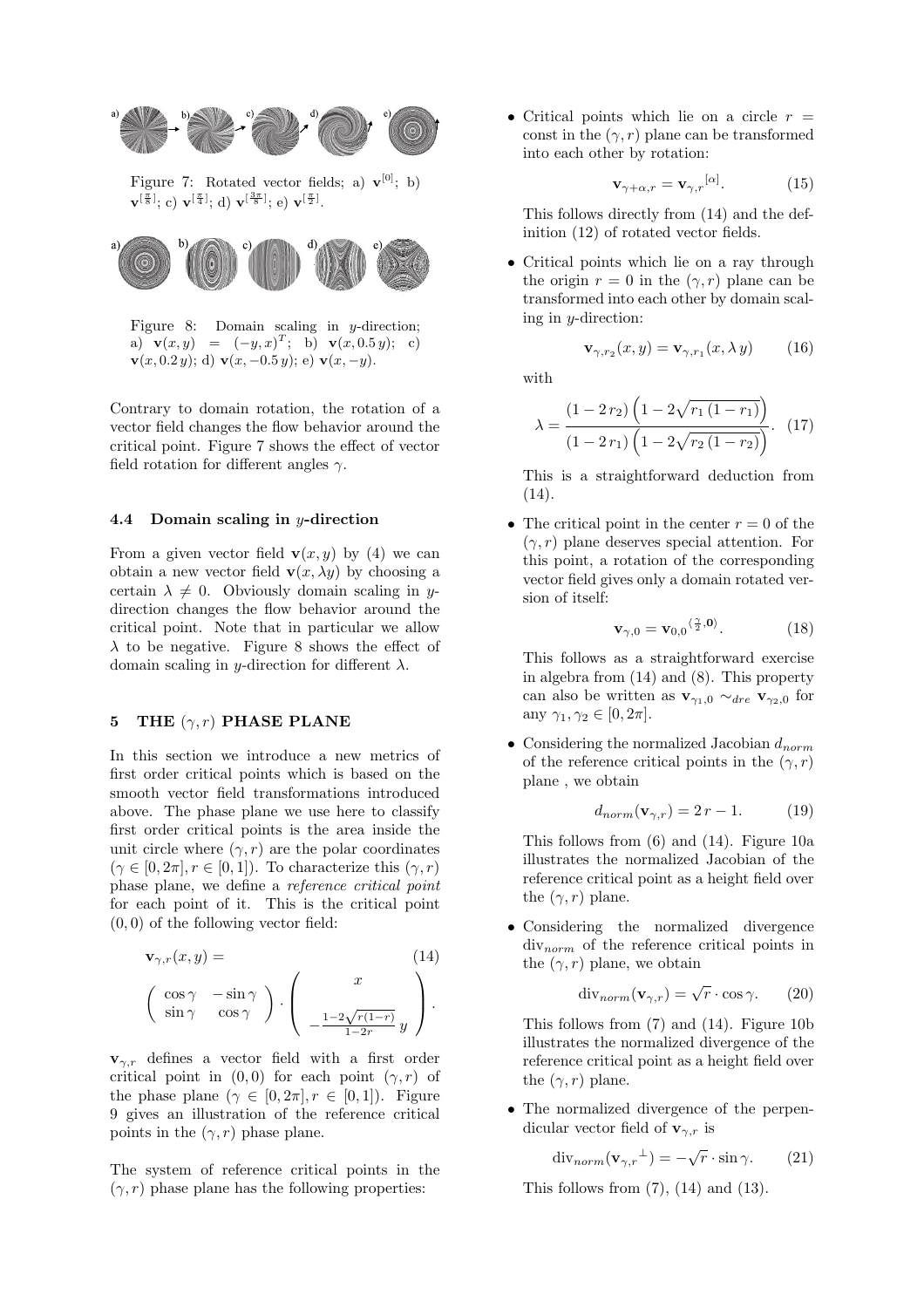

Figure 9: Reference critical points in the  $(\gamma, r)$  phase plane.



Figure 10: a) normalized Jacobian  $d_{norm}$ of the reference critical points as height field over the  $(\gamma, r)$  plane; b) normalized divergence  $div_{norm}$  of the reference critical point as height field over the  $(\gamma, r)$  plane.

- The reference critical points in the  $(\gamma, r)$ plane yield the following classification of first order critical points following [Helma89] and [Lavin98]: the critical point  $(0,0)$  of the reference vector field  $\mathbf{v}_{\gamma,r}$  is a
	- saddle point (Sa) iff  $(\gamma = \frac{\pi}{2} \text{ and } r < \frac{1}{2})$ or  $(\gamma = -\frac{\pi}{2} \text{ and } r < \frac{1}{2})$  or  $r = 0$ ,
	- repelling saddle (RSa) iff
- $-\frac{\pi}{2} < \gamma < \frac{\pi}{2}$  and  $0 < r < \frac{1}{2}$ ,
- attracting saddle (ASa) iff<br> $\frac{\pi}{2} < \gamma < \frac{3}{2}\pi$  and  $0 < r < \frac{1}{2}$ ,
- degenerate (D) not a critical point iff  $r = \frac{1}{2},$
- center 1 (C1) iff  $\gamma = \frac{\pi}{2}$  and  $\frac{1}{2} < r \le 1$ ,
- center 2 (C2) iff  $\gamma = -\frac{\pi}{2}$  and  $\frac{1}{2} < r \le 1$ ,
- repelling focus 1 (RF1) iff  $0 < \gamma < \frac{\pi}{2}$  and  $\frac{1}{2} < r < \frac{1}{1 + \sin^2 \gamma}$ ,
- repelling focus 2 (RF2) iff  $-\frac{\pi}{2} < \gamma < 0$  and  $\frac{1}{2} < r < \frac{1}{1+\sin^2 \gamma}$ ,
- attracting focus 1 (AF1) iff<br>  $\frac{\pi}{2} < \gamma < \pi$  and  $\frac{1}{2} < r < \frac{1}{1+\sin^2 \gamma}$ ,
- attracting focus 2 (AF2) iff  $\pi < \gamma < \frac{3}{2}\pi$  and  $\frac{1}{2} < r < \frac{1}{1+\sin^2 \gamma}$ ,
- repelling star 1 (RS1) iff  $0 < \gamma < \frac{\pi}{2}$  and  $r = \frac{1}{1 + \sin^2 \gamma}$ ,
- repelling star 2 (RS2) iff  $-\frac{\pi}{2} < \gamma < 0$  and  $r = \frac{1}{1+\sin^2 \gamma}$ ,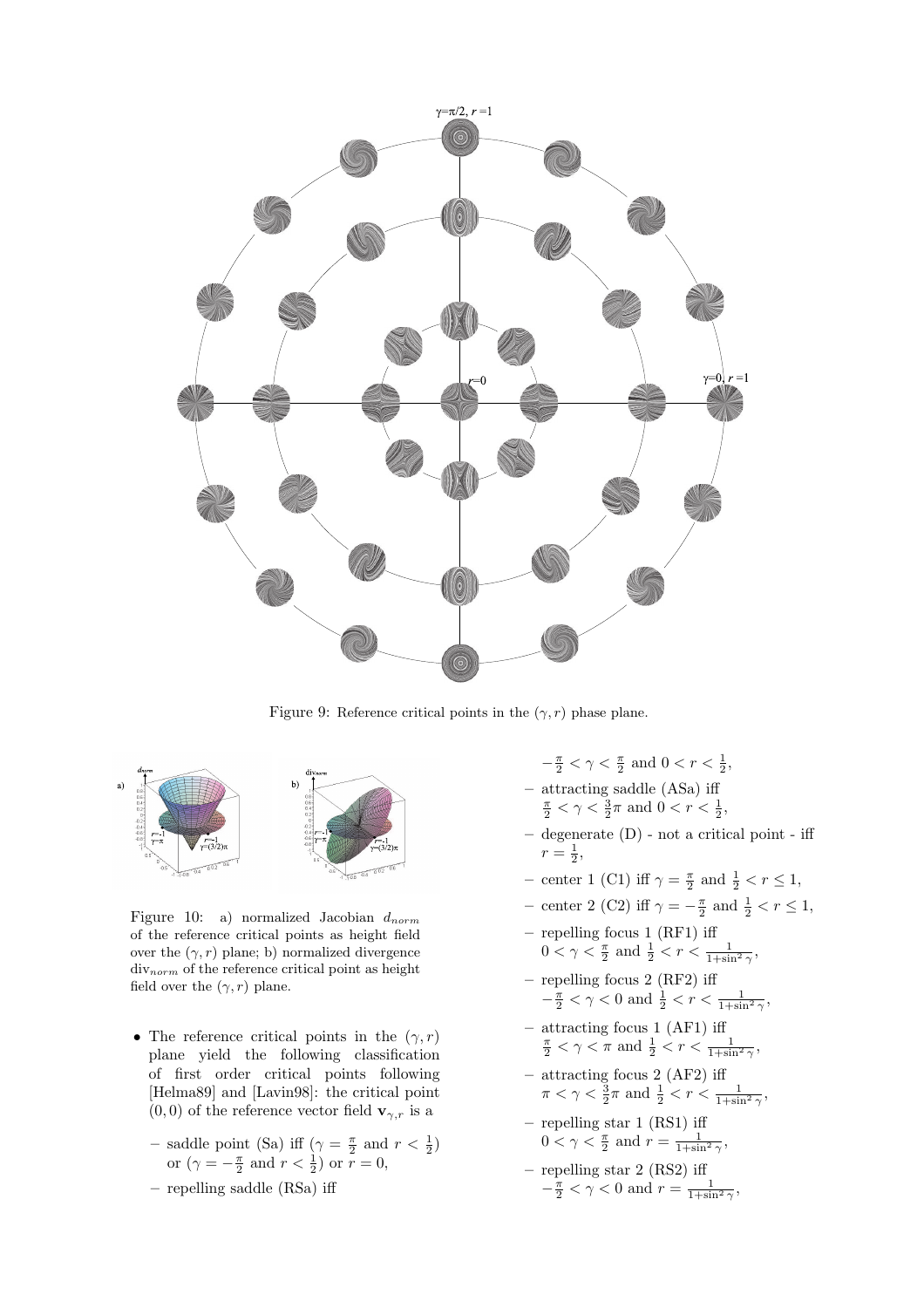

Figure 11: Classification of critical points in the  $(\gamma, r)$  phase plane.

- attracting star 1 (AS1) iff<br>  $\frac{\pi}{2} < \gamma < \pi$  and  $r = \frac{1}{1 + \sin^2 \gamma}$ , – attracting star 2 (AS2) iff  $\pi < \gamma < \frac{3}{2}\pi$  and  $r = \frac{1}{1+\sin^2 \gamma}$ , – repelling node (RN) iff
- $-\frac{\pi}{2} < \gamma < \frac{\pi}{2}$  and  $\frac{1}{1+\sin^2 \gamma} < r \leq 1$ , - attracting node (AN) iff<br>  $\frac{\pi}{2} < \gamma < \frac{3}{2}\pi$  and  $\frac{1}{1+\sin^2 \gamma} < r \le 1$ .

This classification of critical points has extensions to the classifications of [Helma89] and [Lavin98] in the following way:

- We distinguish between three kinds of saddle points. A saddle point (in the sense of [Helma89] and [Lavin98]) is a first order critical point which has both inflow and outflow. A repelling saddle (RSa) has more outflow than inflow, i.e. a positive divergence. An attracting saddle (ASa) has more inflow than outflow and therefore a negative divergence. A saddle point (Sa) has a zero divergence.
- The classes of points RF, RS, C, AF, AF are each subdivided into two subclasses 1 and 2. Subclass 1 means that in a neighborhood of the critical point all tangent curves turn to the left, i.e. they have non-negative curvature (see [Theis95]). In critical points of subclass 2, all tangent curves in a neighborhood turn to the right, i.e. have non-positive curvature.

Figure 11 illustrates the location of the different classes of critical points in the  $(\gamma, r)$ phase plane. Note that the curve  $r =$  $\frac{1}{1+\sin^2 \gamma}$  defining attracting and repelling stars is not an ellipse.

After showing that the system of reference critical points in the  $(\gamma, r)$  phase plane has a number of useful properties, we still have to show that

it describes all first order critical points uniquely (except for domain rotation and scaling). This means that we have to show that every vector field  $\bf{v}$  defined by (4) is domain rotation equivalent to one and only one reference vector field  $\mathbf{v}_{\gamma,r}$ defined by (14). The key idea is the observation that the location of any first order critical point in the  $\mathbf{v}_{\gamma,r}$  plane is uniquely determined by its normalized Jacobian, its normalized divergence, and the normalized divergence of its perpendicular vector field. We formulate

**Theorem 1.** Given is a vector field  $\mathbf{v}(x, y)$  defined by  $(4)$  with a first order critical point at  $\mathbf{x}_0 = \mathbf{0}$ . Then there exists one and only one reference critical point in the  $(\gamma, r)$  phase plane which is domain rotation equivalent to v. This reference critical point is the critical point of  $\mathbf{v}_{\gamma,r}$  with

$$
\cos \gamma = \frac{u_x + v_y}{\sqrt{(u_x + v_y)^2 + (v_x - u_y)^2}} \quad (22)
$$

$$
\sin \gamma = \frac{v_x - u_y}{\sqrt{(u_x + v_y)^2 + (v_x - u_y)^2}} \quad (23)
$$

$$
r = \frac{1}{2} + \frac{u_x v_y - v_x u_y}{u_x^2 + v_x^2 + u_y^2 + v_y^2}.
$$
 (24)

(22) and (23) determine  $\gamma$  uniquely except for the case  $(u_x + v_y) = (v_x - u_y) = 0$ . Since in this case we obtain  $r = 0$  from (24),  $\gamma$  is of no importance there.

**Proof:** Since  $\mathbf{v}_{\gamma,r}$  has to fulfill  $\mathbf{v} \sim_{\text{dre}} \mathbf{v}_{\gamma,r}$ , we obtain  $(24)$  from  $(6)$ ,  $(10)$  and  $(19)$ . Similarly, (22) is obtained from (7), (11) and (20). (23) follows from  $(7)$ ,  $(11)$ ,  $(21)$  and  $(13)$ . Thus the only reference critical point which is a candidate for being domain rotation equivalent to **v** is  $\mathbf{v}_{\gamma,r}$ with  $\gamma$ , r described by (22)-(24). To show that this reference critical point is indeed domain rotation equivalent to v, we have to find a domain rotation angle  $\delta$  and a scaling factor  $\lambda > 0$  in such a way that

$$
\lambda \mathbf{v}^{\langle \delta, \mathbf{0} \rangle} = \mathbf{v}_{\gamma, r}.\tag{25}
$$

Choosing  $\delta$  and  $\lambda$  as

$$
\cos (2\delta) = (26)
$$
  

$$
\frac{u_x^2 + v_x^2 - u_y^2 - v_y^2}{\sqrt{(u_x^2 + v_x^2 - u_y^2 - v_y^2)^2 + 4(u_x u_y + v_x v_y)^2}}
$$

$$
\sin(2\delta) = -2(u_x u_y + v_x v_y) \tag{27}
$$

$$
\sqrt{(u_x^2 + v_x^2 - u_y^2 - v_y^2)^2 + 4(u_x u_y + v_x v_y)^2}
$$

$$
\lambda = \frac{\text{div}(\mathbf{v}_{\gamma,r})}{\text{div}(\mathbf{v})},
$$
(28)